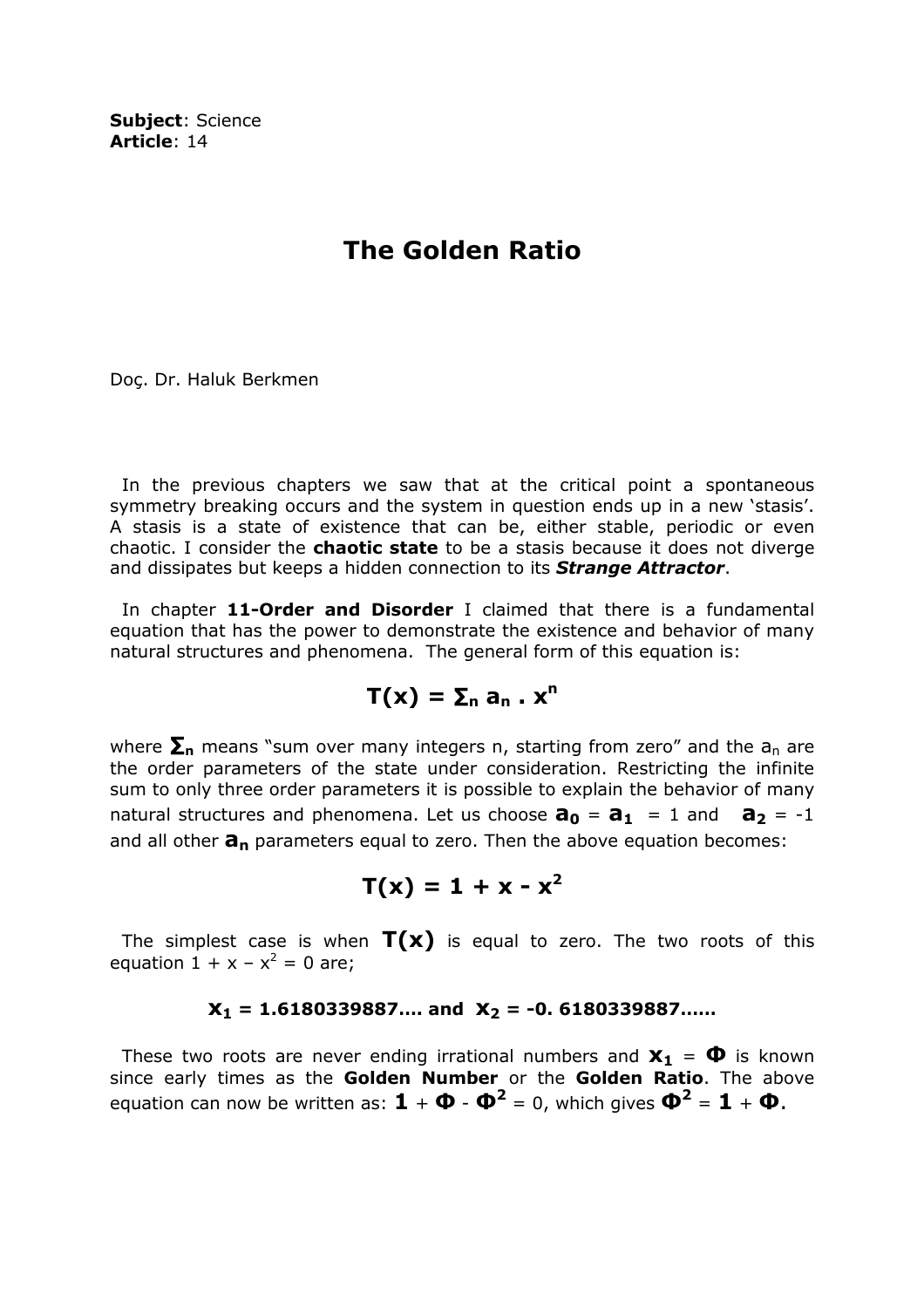The division of any two numbers A and B -where B is larger than A- will be the Golden Ratio  $\Phi$  if,  $B/A = \Phi$ . Inserting this ratio into  $\Phi^2 = \mathbf{1} + \Phi$  we get a general expression which is valid for all A and B and is independent of  $\Phi$ :

- B A  $B/A = \Phi$ в 55 34  $\overline{c}$ R  $21$  $\frac{BC}{AB}$  =  $\oint$ 1, 1, 2, 3, 5, 8, 13, 21, 34, 55

 $(A + B) / B = B / A$ 

Let us now consider two geometrical examples.

 The figure at the left starts from a square whose side length is 1. We calculate the side of the next square from the sum of the last two numbers. Thus the sides increase as  $F_n = F_{n-1} + F_{n-2}$  and this series is known as the Fibonacci series after Leonardo Fibonacci (1170-1250), the Italian mathematician who brought the Arabic numbers to Europe. If we start with  $F_0 = 0$  and  $F_1 = 1$ , then we get,  $F_2$  $= 1$ ,  $F_3 = 2$ ,  $F_4 = 3$ ,  $F_5 = 5$  ... and so on, as seen above. The ratio between two consecutive Fibonacci numbers F converges to  $\Phi$  as F becomes large enough. For example  $F_{30}$  /  $F_{29}$  = 832040 / 514229 = 1.618033989.... is equal to  $\Phi$  up to 8th decimal place.

 On the figure at the right we see that the pentagram also contains the Golden Ratio. The flower below has also the Golden Ratio as its initial formation. From the logic developed in the previous chapters we can conclude that  $\Phi$  becomes an elementary creative number for many living beings.  $\Phi$  being an irrational number has no end. The nautilus, the star and the flower can grow indefinitely and do not end theoretically. The limit is decided by the surroundings.